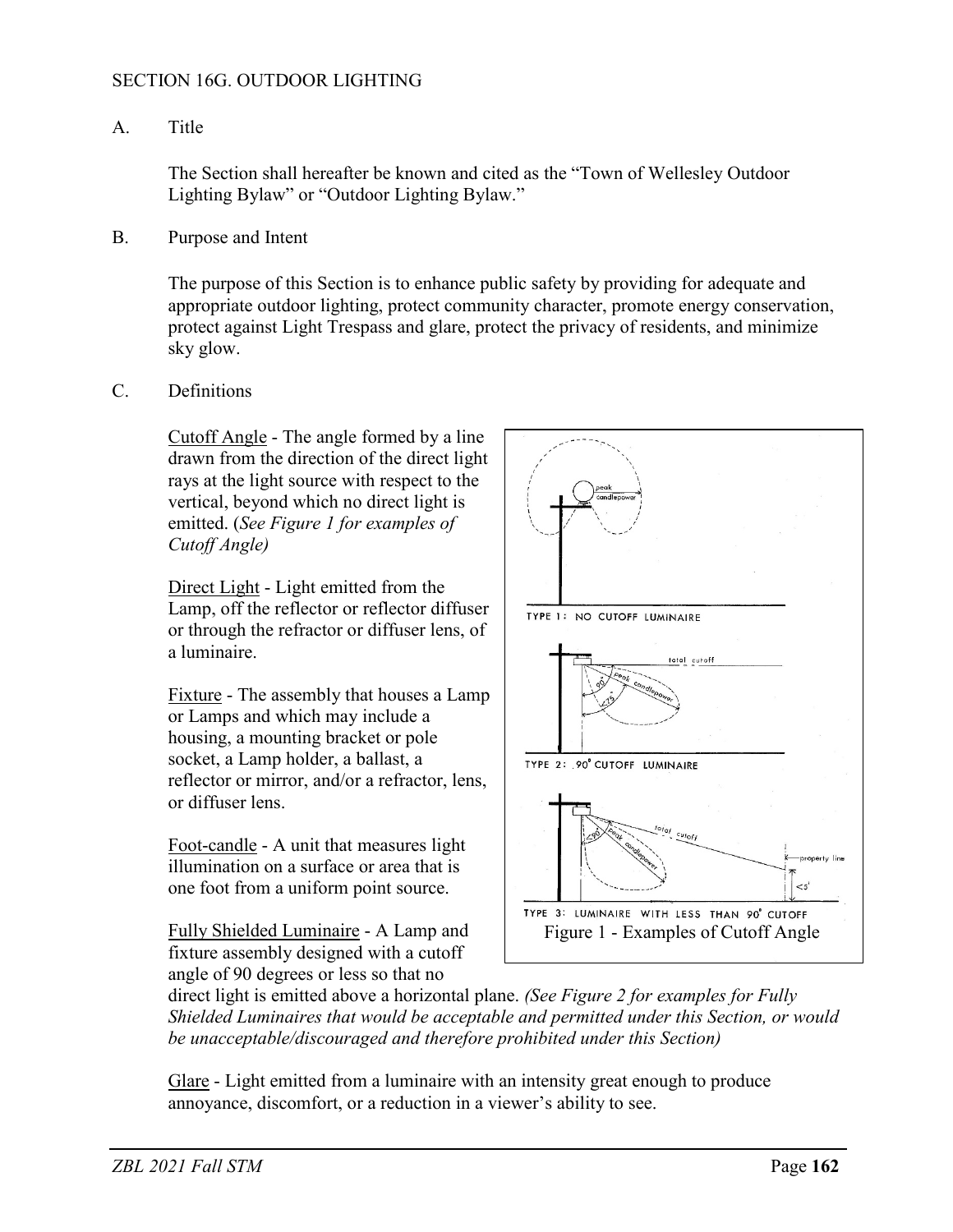Height of Luminaire - The vertical distance from the finished grade of the ground directly below to the lowest direct-light-emitting part of the luminaire.

Illuminance - The luminous flux per unit area at any point on a surface exposed to incident light. Measured in foot-candles or lux.

Lamp - The component of a luminaire that produces the actual light.

Light Trespass - The shining or spillage of direct light produced by a luminaire beyond the boundaries of the lot or parcel on which the luminaire it is located, or beyond the boundaries of multiple lots or parcels under common ownership.

Lumen - A unit that measures light energy generated by a light source. For the purposes of this Section, the lumen output shall be the initial lumen output of a Lamp, as rated by the manufacturer.

Luminance - The intensity of light emitted from a surface per unit area in a given direction; measured in candela per meter squared (cd/m<sup>2</sup>).

Luminaire - A complete lighting system, including a Lamp or Lamps and a fixture.

Lux - A unit that measures light illumination on a surface or area that is one meter from a uniform point source. On a photometric plan, the lux measurement is often converted from meters to feet and referred to in terms of foot-candles.

Sky Glow - The diffuse luminance of the night sky derived from artificial lighting, apart from discrete natural light sources such as the Moon and stars. It is the most commonly noticed aspect of light pollution.

## D. Applicability

The provisions of this Section shall apply to the following project types which include the proposed installation of one or more outdoor luminaires for exterior lighting:

- 1. Major Construction Projects and Minor Construction Projects; and
- 2. Externally Illuminated Signs requiring Design Review and/or a Special Permit, as required and defined by Section 22A.

Where these regulations are more specific and/or more restrictive with respect to lighting associated with an applicable project type for which other standards may exist within the Zoning Bylaw, the regulations contained in this Section shall take precedence.

The provisions of this Section shall not apply toOne-Unit or Two-Unit Dwellings, or structures and uses accessory to such dwellings.

The provisions of this Section shall not apply to the ordinary maintenance, repair, and/or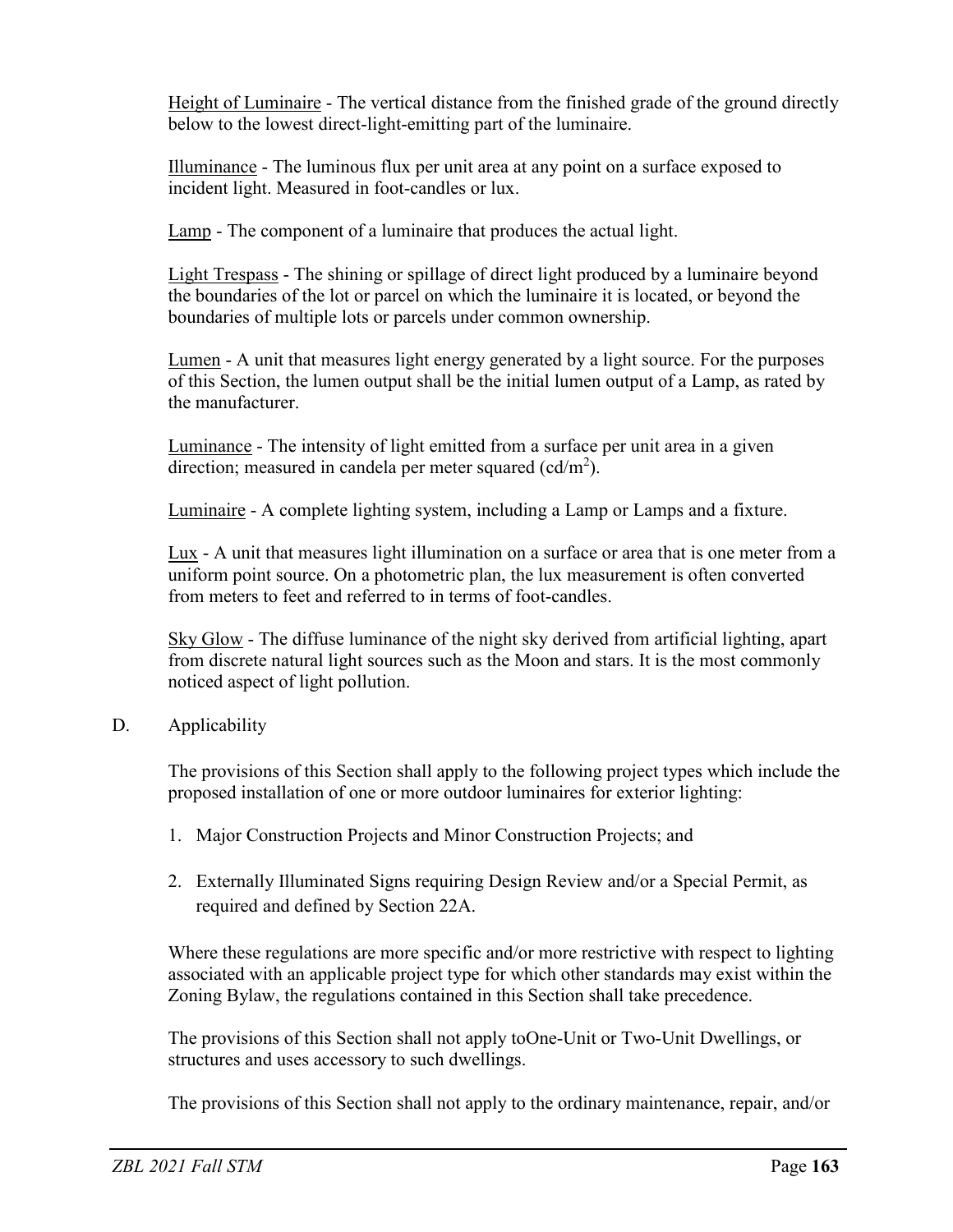replacement of luminaires not approved as part of and/or associated with one or more of the aforementioned project types; furthermore, the provisions of this Section shall not apply to the installation of new luminaires on properties not subject to one or more of the aforementioned project types following the effective date of this Section.

E. Administration

For the project types subject to the provisions of this Section, the following information shall be submitted, except to the extent as such information may be waived by the Design Review Board or Zoning Board of Appeals, as applicable:

- 1. Information identifying the location, orientation, height, and type of outdoor luminaires to be installed;
- 2. The luminaire manufacturer's specification data, including, at a minimum, Lamp type (light emitting diode, metal halide, compact fluorescent, high pressure sodium), lumen output, correlated color temperature ("CCT"), and photometric data showing light distribution and polar plots;
- 3. A photometric plan showing the intensity of illumination expressed in foot-candles and/or lux at ground level within the interior of the property and at the property boundaries, except that such plans shall not be required for Externally Illuminated Signs; and
- 4. Sufficient evidence to confirm that all proposed outdoor luminaires and lighting conditions comply with Section 16G.F.
- F. General Regulations

All exterior luminaires and/or the outdoor lighting conditions associated with the project types subject to the provisions of this Section, shall comply with the following regulations, unless otherwise specified:

- 1. All luminaires shall be fully shielded. *(See Figure 2 for examples for Fully Shielded Luminaires that would be Acceptable and permitted under this Section, or would be unacceptable and therefore prohibited under this Section)*
- 2. For residential uses, the correlated color temperature ("CCT") of any Lamp shall not exceed 2,700K; for all other uses, the CCT of any Lamp shall not exceed 3,000K.
- 3. Building-Mounted Fixtures: Luminaires attached to the exterior of a building or structure, including those to light signs, shall be mounted no higher than fifteen (15) feet above grade.
- 4. Ground-Mounted Fixtures: Luminaires mounted on the ground, including on poles or attached to Ground Signs, shall have a height no greater than twenty (20) feet.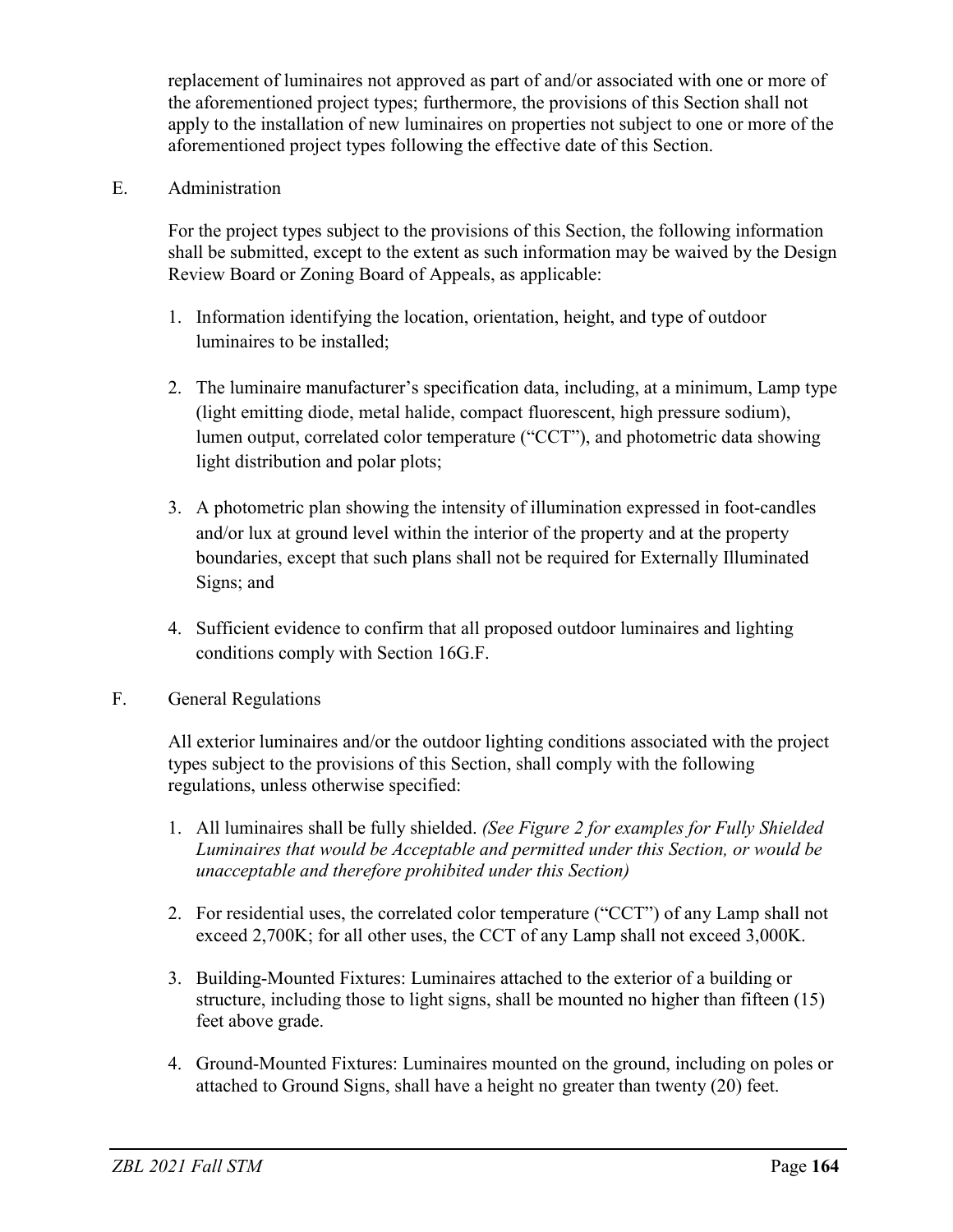5. Illuminance Levels and Light Trespass Limitations: Exterior lighting shall not exceed the illuminance levels (measured horizontally on the ground) or exceed the Light

Trespass limits specified below in Table 16G.1; Table 16G.1 shall not apply to Externally Illuminated Signs; however, luminaires associated with such signs shall not have Lamps which produce more than 60 watts and/or 800-900 lumens.

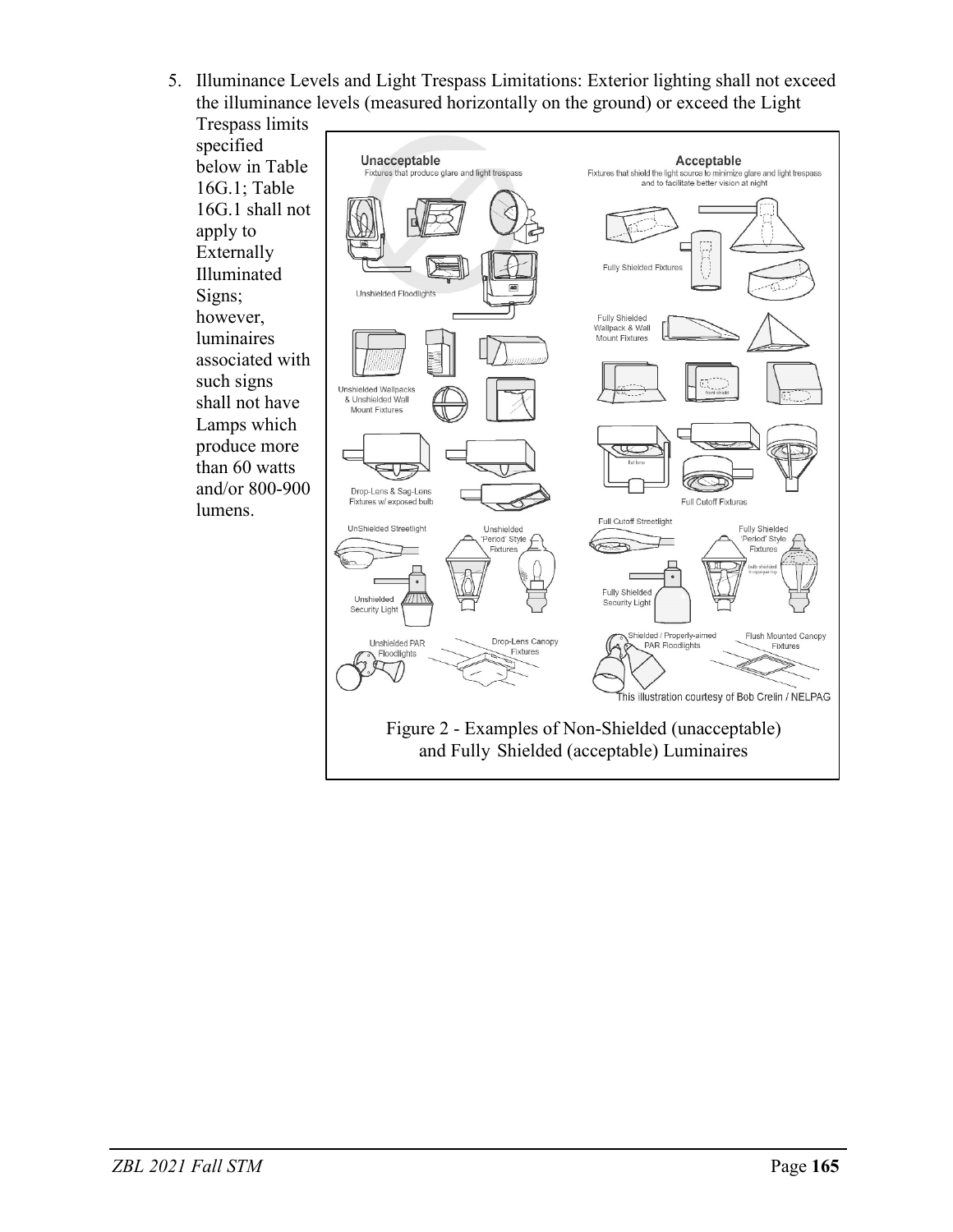| <b>TABLE 16G.1, LIGHTING LEVELS AND LIGHT TRESPASS LIMITATIONS</b> |                                                  |                                                         |
|--------------------------------------------------------------------|--------------------------------------------------|---------------------------------------------------------|
| <b>Use</b>                                                         | <b>Maximum Illuminance</b><br>(foot-candles/lux) | <b>Maximum Light</b><br>Trespass*<br>(foot-candles/lux) |
| <b>Residential Uses</b>                                            | 5/50                                             | 0.5/5                                                   |
| <b>Outdoor Recreation and Sports</b><br>Facilities**               | 75/800                                           | 1.0/10                                                  |
| All Other Uses                                                     | 10/100                                           |                                                         |

\*The maximum foot-candles/lux allowable at all property lines, including property lines along a public or private street or way, except property lines between lots under common ownership.

\*\*To include fields and venues for sporting events, games, and matches, such as tennis courts, and fields for baseball and soccer; not applicable to passive recreation areas, such as walking paths, or natural areas that may be used for recreation, such as skating ponds.

## G. Exempt and Prohibited

- 1. Exempt: The following luminaires or lighting conditions shall be exempt from regulation under this Section:
	- a. Luminaires associated with emergency call boxes;
	- b. Luminaires located greater than 1,000 feet from a property line not in common ownership; and
	- c. Seasonal lighting of a temporary nature.
- 2. Prohibited: Unless exempt above, the following luminaires or lighting conditions shall be prohibited in conjunction with the project types identified in subsection D. of this Section:
	- a. Luminaires mounted to or otherwise attached to any trees or similar vegetation; and
	- b. Searchlights for commercial purposes.
- H. Special Permits
	- 1. Special Permits, Generally: In the case of such projects which incorporate one more